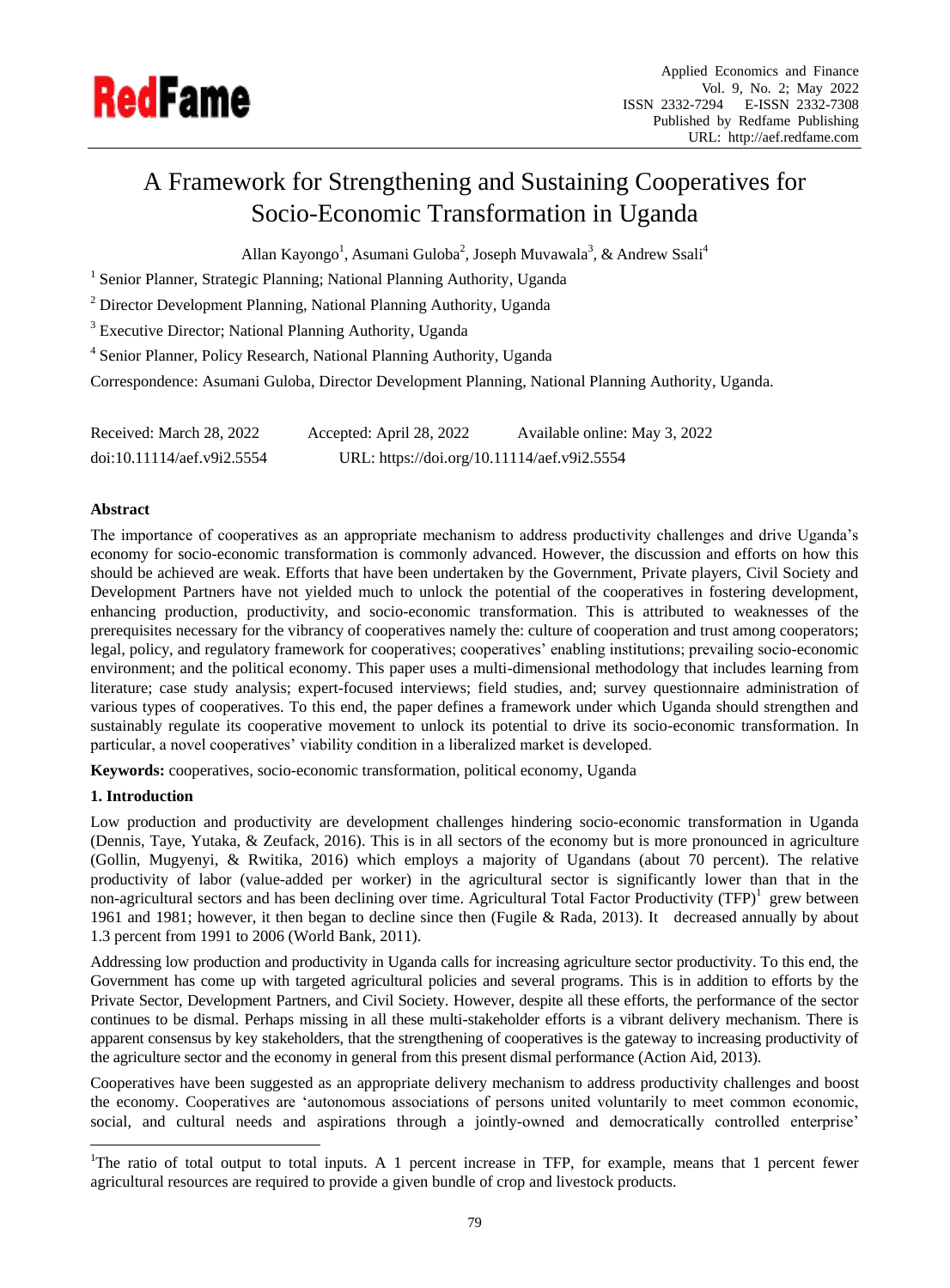(International Cooperative Alliance, 1995). Due to their democratic and locally autonomous nature, cooperatives have a potentially strong role in reducing poverty and social exclusion and promoting rural and national development (Develtere, Pollet, & Wanyama, 2008; Birchall, 2003). It is for this reason that cooperatives have been promoted virtually in all African countries since the colonial period.

For Uganda, agriculture-specific characteristics provide a need for cooperatives. The agriculture sector is dominated by small-scale, un-specialized, and scattered farmers that are inefficiently connected to markets. Without cooperatives, it is expensive to provide extension services, farm inputs, finance, and efficient produce for the market. This limits efforts to improve production and productivity in the sector.

Indeed, Uganda"s history provides some merit to suggestions that cooperatives can engineer an agricultural revolution. Agriculture productivity in Uganda has mirrored the health of cooperatives, that is; productivity grew at the time when cooperatives were booming and has since been in decline as cooperatives struggle. Cooperatives in Uganda enjoyed their most illustrious period between 1950 and 1970 as the main drivers of production and productivity (Kyazze, 2010). This was evidenced in the agricultural boom at the time; for example, by 1965, the total value of agricultural produce sold through co-operatives including coffee, cotton, and other minor crops and animal products amounted to over 70 percent of all produce. In addition, co-operative unions handled 61 percent of all cotton bales, 40 percent of the Robusta coffee, and 90 percent of the Arabica coffee (UNDP, 2016).

There is a strong Government commitment to using cooperatives to enhance production and productivity (Kwapong, Lubega & Illukor, 2013). The Third National Development Plan (NDPIII) recognizes the need to revamp the cooperative enterprises given their role in empowering members (National Planning Authority, 2020). This cooperatives" empowerment of members is illustrated through access to economic and social services like financial services, delivery of inputs to farmers, access to markets, enhancing small-scale producers" bargaining power, and imparting skills for better production and marketing services. Further, Government has encouraged the organization of the population into cooperatives to reap from the economies of scale at both the production and marketing levels. Indeed, according to the Ministry of Trade, Industry, and Cooperatives, the number of cooperatives in Uganda has grown over years from 5,451 in 1986 to 11,020 in 2010, to 15,583 in 2015 and 31,733 by November 2021. The majority of cooperatives are Savings and Credit Cooperatives (SACCOs) and agricultural marketing cooperatives.

Government efforts to resuscitate cooperatives are yet to make them regain their historical levels as drivers of production and productivity. A majority of the production-based cooperatives collapsed in the early 1990s. Those that have survived are not vibrant. The major reasons for most of the cooperatives' collapse include poor cooperative leadership and management, political factors, and competition from middlemen, which cooperatives were not able to handle after liberalization (Kwapong, Lubega, & Illukor, 2013; UNDP, 2016). To date, the majority of cooperatives are still facing these challenges.

The debate on how to strengthen and sustain cooperatives in Uganda is not clear. Indeed, despite all the efforts undertaken by the Government of Uganda, private players, Civil Society and Development Partners, they have not yielded much to unlock the potential of the cooperative enterprises in fostering development and enhancing production and productivity. This is attributed to weaknesses along the necessary prerequisites for co-operatives to be vibrant namely: the culture of cooperation; the trust among cooperators; the legal, policy, and regulatory framework for cooperatives; cooperatives" enabling institutions; prevailing socio-economic environment; and the political economy. Therefore, understanding and addressing these weaknesses in Uganda"s unique context is critical for the much-needed revitalization of Uganda"s cooperatives.

In light of Uganda"s unique historical, political, socio, and economic realities; defining a framework that addresses the cooperative sector challenges in this context, is required to underpin their success. To this end, the paper uses a mixed-methods approach methodology comprising literature review, expert interviews, and selected in-depth case studies to propose how effectively the framework of cooperatives can be sustainably strengthened to drive Uganda"s economic transformation.

The rest of the paper is organized as follows: Section Two reviews the literature on cooperatives; Section Three presents the methodology while Section Four discusses emerging lessons.. Section Five defines the feasible framework for revitalisation of cooperatives while Section Six concludes.

## **2. Literature Review**

### *2.1 Conceptual Framework*

Mazzarol et al. (2011a) specify that cooperatives should be examined from three perspectives, i.e.; members, a business entity, and wider systems. This framework seeks to address the co-operative at the macro-environment or "systems" level and to capture the two-way relationship between the co-operative and its socio-economic environment. The framework also considers the three primary objectives for cooperatives, as the need to build: identity; social capital; and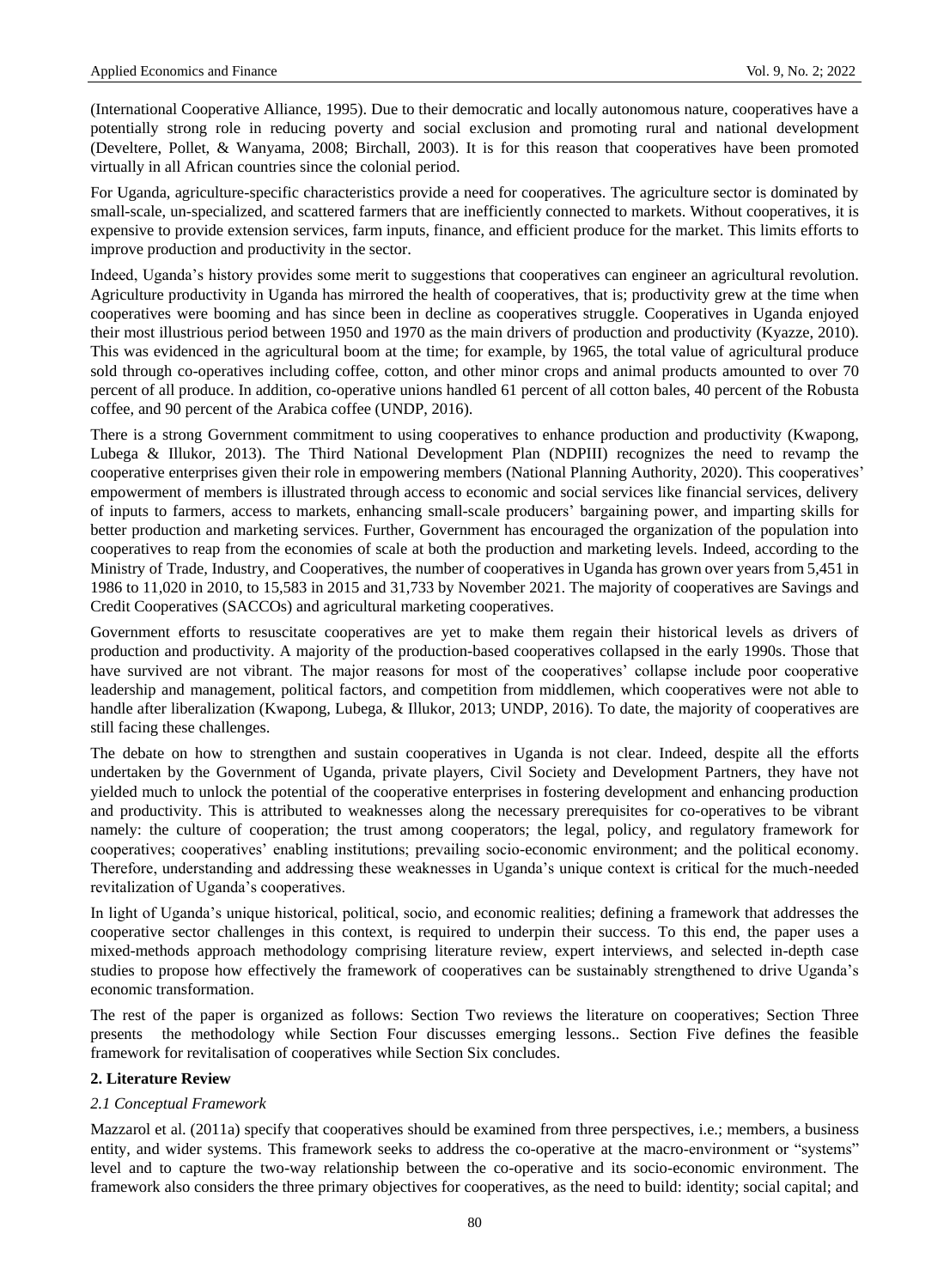$\overline{a}$ 

sustainability. Additionally, vibrant cooperatives are based on aspects of; purpose, profit formula, key processes, and key resources for a vibrant cooperative system (Mazzarol, Limnious, & Simmons, 2011b; Osterwalder, Pigneur, & Tucci, 2005; Teece, 2010).

The conceptual framework presented by (Mazzarol, et al., 2011a) entails aspects of the five major key themes which are discussed in detail in this paper. For example, aspects of the internal organization and governance help in building member identity and commitment through; service quality, member satisfaction, perceived value, member loyalty, member identity, and membership commitment. Additionally, it involves other aspects of building sustainability and a resilience architecture. This is done through adaptability and transience; building effective cooperative lifecycles and solving generic problems among others.

A successful cooperative system also requires an efficient socio-economic environment; this is achieved through building social capital and economic capital. Economic capital involves the creation of jobs, wealth, and the acquisition of assets whereas social capital involves elements of trust, reciprocity, and networking. A good socio-economic environment also helps cooperatives to build a strong industrial or business structure by becoming competitive, developing both buyer power and supplier power, and eliminating threats to entry and substitution.

A developed institutional framework is necessary for cooperatives to be vibrant; this is exemplified in aspects of an efficient Government"s role; vibrant financial services; efficient auditing services; up-to-date cooperative education; and cooperative marketing among others. Efficient institutions are needed to strengthen the management and institutional capacity of cooperatives, especially regarding maintaining the cooperatives' code of conduct, dispute resolution, protection of member's savings, and provision of education.

An appropriate policy, legal and regulatory framework provides an enabling environment for cooperatives to operate and thrive. This should be witnessed in favorable cooperative laws; favorable economic policies; favorable social policies; favorable market interventions; tax laws and competition laws among others. Relatedly, a country"s political environment is critical to the success of a country"s cooperative system. A cooperative system will be vibrant if aspects of political control or cooperation are handled well. Additionally, the economy must be peaceful and safe for these cooperative activities.

International Cooperative Alliance (2013) and Sumelius, et al. (2013) conceptualize cooperatives as an identity that can only be successful if aspects of the legal framework, capital, participation, and sustainability are solved.

This study synthesizes the literature to propose a feasible framework for the revitalization of Uganda"s cooperative system. It is based on five key aspects which include: socio-economic environment; political economy; internal organization and governance; legal and legislative framework and enabling institutions.



Figure 1. Illustration of the Conceptual Framework for the Revitalization of Cooperatives Source: Authors' articulation<sup>2</sup>

<sup>&</sup>lt;sup>2</sup> Arrows show the direction of influence whereas the dotted lines imply coordination and feedback aspects within the framework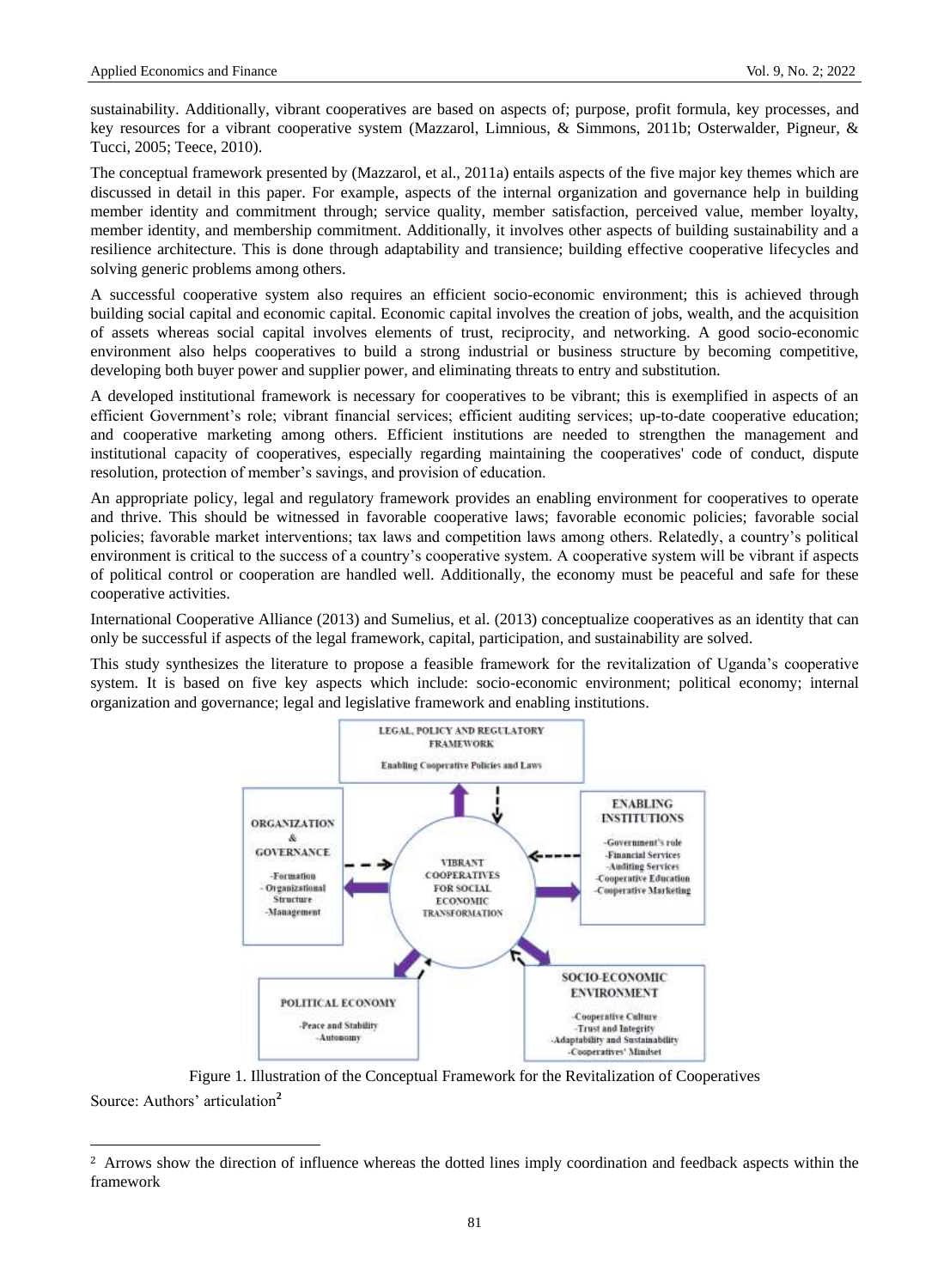At the member level, cooperative members are motivated to support the cooperative for different reasons. (Fairbairn, 1994) pointed out that the way investment returns and profits are distributed within a cooperative has significant strategic implications. The cooperative enterprise-level focuses on how the cooperative business model values its members. Ultimately, the system level of the conceptual framework consists of six elements; four of which are inputs and two of which are outputs. The four inputs relate to the need for social cooperation in the country; the role of Government; the structure of the industry in which cooperatives operate; and the effects of nature. The two inputs relate to both the economic and social capital.

# **3. Methodology**

The paper uses a mixed-methods approach comprising literature review, expert interviews, and selected in-depth case studies to propose how effectively the framework of cooperatives can be sustainably strengthened to drive Uganda"s economic transformation. Specifically, the study uses:

- a. A review of published and unpublished literature on cooperatives was done to provide lessons for the revitalization of cooperatives. Specifically, the trend of the cooperative movement in the country was reviewed, during the pre-colonial period, through the colonial era, the early post-independence period, and the current era of economic liberalism. This included understanding the underlying legal, policy, and institutional frameworks; and international experiences.
- b. In-depth interviews of experts, including policymakers and members of cooperatives were undertaken. These included the Minister of State for Cooperatives, The Registrar of Cooperatives, and the staff of the Department of Cooperatives at the Ministry of Trade, Industry, and Cooperatives (MTIC); Bank of Uganda Officials specifically on Agricultural Credit Finance (ACF); and National Planning Authority.
- c. Selected field case studies were undertaken. Field studies help to capture some of the necessary qualitative aspects that may not have been acquired through the Focused Group Discussions (FGDs). The survey sample involved cooperatives from different regions of the country, that is, Northern, Central, Eastern, Southern, and South-Western regions. This was done to capture regional-specific differences. Additionally, the sample involved both long-standing (traditional) and recent (new) cooperatives to capture the different dynamics between the two categories of cooperatives. The sample also included success cooperative stories and failures to learn from both experiences. Different types of cooperatives were also involved in the sample; these involved agricultural cooperatives, multipurpose cooperatives, and financial cooperatives among others. Case studies from specific cooperatives were also done on: Bugisu Cooperative Union, Gumutindo Cooperative Union, Banyankole Kweterana Cooperative Union, Nyakatonzi Cooperative Union-Kasese, Kayunga ACE, Amuka cooperative Union-Lira; Acalt SACCO-Lira; Agweng Farmers" Cooperative-Lira; Arapai Fruit Growers- Soroti; Katine Joint Farmers" Cooperative -Soroti; Kamuda Fruit Growers – Soroti; Busiu SACCO-Mbale; Epicenter Rural Financial Facility- Bungokho, Mbale; Wamala Cooperative Union-Mityana; and Masaka Cooperative Union. The case study methodology was chosen because it offers a suitable opportunity for an in-depth understanding of cooperative dynamics in an environment where there is limited established theory.

# **4. Emerging Lessons from Findings**

 $\overline{a}$ 

# *4.1 Lessons from the History of Ugandan Cooperatives Before, During, and After Liberalization*

The first cooperatives in Uganda were created to curb the market exploitation of producers by middlemen. In the 1910s, the distribution of economic roles along the value-chain by the colonial government was race-based as indigenous farmers were restricted to the low earning cultivation (UNDP, 2016; Action Aid, 2013). Cooperating is a way for indigenous farmers to rally against the restrictions, obtain economies of scale, and increase their bargaining power. As a result, the first cooperative society, "Kinakulya Cooperative Society", was established in 1913 and many others followed thereafter (Kabunga & Batarinyebwa, 1995). But the early cooperatives operated informally as they were denied recognition and legal status by the colonial government. Initial efforts to legalize and formalize cooperatives were met with a limited response by cooperators for fear of Government control (UNDP, 2016; ActionAid, 2013; Kwapong, Lubega & Illukor, 2013; Mamdani, 1976).

The autonomy given to cooperatives by the Cooperatives Societies Act (1952) unlocked their productivity. However, this autonomy was reduced by the revised post-independence Cooperatives Societies Act (1963). Nonetheless, cooperatives continued to thrive as they benefited from the Government's support of the provision of public goods. Between 1952 and 1962, there was a 100 percent registration of cooperatives, membership increased eight-fold to 252,378 and the yield of crops increased six-fold (UNDP, 2016). In addition, cooperatives were permitted to operate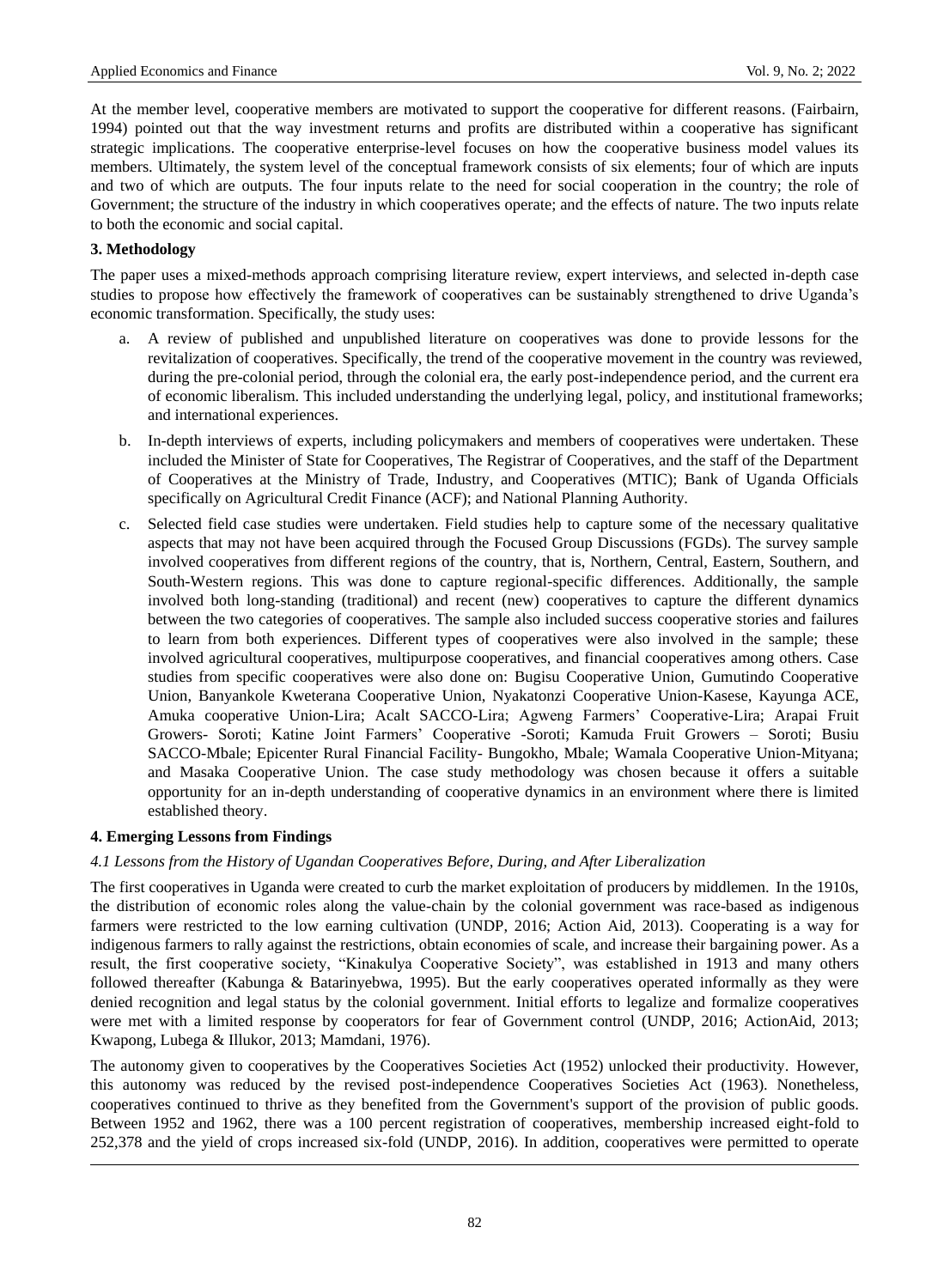cotton ginneries and coffee curing plants while at the same time receiving financial backing from the government (Kabunga & Batarinyebwa, 1995). The government created Bukalasa Cooperative College in 1963 and later the Kigumba Cooperative College in 1964 to provide educational services for cooperatives. Additionally, the Cooperative Development Bank was created in 1964 to mobilize cooperative savings and generate savings for cooperative development (UNDP, 2016). As a result, agricultural productivity rose.

Marketing Boards were created to bulk trade and collect foreign exchange on behalf of the Government. However, they monopolized trade leading to the weakening of the cooperatives" performance. These Boards were mismanaged by civil servants leading to a decline in agricultural marketing and productivity (Mrema & Ndikumana, 2013). The revised Cooperatives Act (1970) attempted to address mismanagement, corruption, and embezzlement. However, given the political economy at the time it took away all the remaining autonomy of cooperatives. This further dampened their productivity.

Political instability and war in the early 1980s directly and/or indirectly further dampened Cooperatives" activities. The then Government administration attempted to revive cooperatives using them as instruments of rural development but was overcome by excessive government involvement and political instability. The guerilla war interrupted cooperative activities and destroyed a lot of property and lives, especially since it took place in cooperative movement strongholds. Notable among the cooperatives that were directly affected include; Masaka Cooperative Union, Banyankole Kweterana, West Mengo, East Mengo, and Bugisu Cooperative Union (BCU) among others (UNDP, 2016). Indirectly, political instability led to looting and vandalism of the productive assets, which dampened the effective operation of cooperatives. To date, some cooperatives are still grappling with these effects.

With economic liberalization, the Government divested its interest in cooperatives, withdrew direct support to cooperatives, and abolished the monopoly along the commodity value chains. However, cooperatives were not adequately prepared to survive in a liberalized and competitive market.

The immediate effect of liberalization was the collapse of many cooperatives mainly because they were not prepared to stand on their own. The timing of liberalization was not conducive for them to survive in this environment given the adverse effects suffered during the war and the unstable economic environment at the time. In the background of heavy indebtedness, severe weaknesses in entrepreneurship, management, and commitment to leadership, cooperatives would not compete with new investors with superior organizational and managerial capabilities, with access to cheaper capital and better technologies to obtain produce from farmers for marketing (Nannyonjo, 2013). Yet, amidst challenges, some cooperatives survived because of internal strength which enabled them to adapt to the new economic environment.

Liberalization led to a proliferation of a diversity of cooperatives largely away from agricultural production to service and consumption, among others. By November 2021, Uganda had 31,733 cooperatives. The majority of these cooperatives are SACCOs and agricultural marketing cooperative societies. In particular, SACCOs have become more prominent to largely fill the financing vacuum created by the collapse of the credit facilities which were embedded in the cooperative network.

To overcome the effects of liberalization, a new organizational structure of cooperatives, parallel to the traditional setup, has evolved creating a leadership gap within the cooperative movement. Traditionally, cooperatives were organized in a hierarchal order with farmers at the lowest tier and the marketing boards at the highest tier (Kwapong & Korugyendo, 2010). The new parallel organizational structure operates through Rural Primary Organisations (RPOs) and Area Cooperative Enterprises (ACEs). While the new and old structures are not any different, the old structure is more organic and the new is more top-down, majorly driven by development partner financing.

## *4.2 Lessons from Selected National Case Studies*

Experiences from selected cooperatives have provided useful lessons. The selected cooperatives include Bugisu Cooperative Union; Gumutindo Cooperative Union; Banyankole Kweterana Cooperative Union; Nyakatonzi Cooperative Union; Kayunga ACE; Amuka cooperative Union-Lira; Acalt SACCO; Agweng Farmers" Cooperative; Arapai Fruit Growers; Katine Joint Farmers" Cooperative; Kamuda Fruit Growers; Busiu SACCO; Epicenter Rural Financial Facility- Bungokho; Wamala Cooperative Union-Mityana, and; Masaka Cooperative Union. The following lessons emerge.

The formation of cooperatives should not be incentivized by handouts from government or development partners but rather by the deep-rooted interests of members to solve their common problems. Most of the traditional cooperatives that developed through the desire to address a common need/problem were able to create sufficient social capital that is needed for them to survive. Banyankole Kweterana Cooperative Union (BKCU), founded in 1956 by coffee farmers in the region, was formed to get better prices by eliminating the exploitation of middlemen in coffee trading. This built sufficient social capital by maximizing the well-being of members. In addition, the cooperative provided farm inputs, training, and employment opportunities. When it halted its operations in 1999, the common/cooperative problem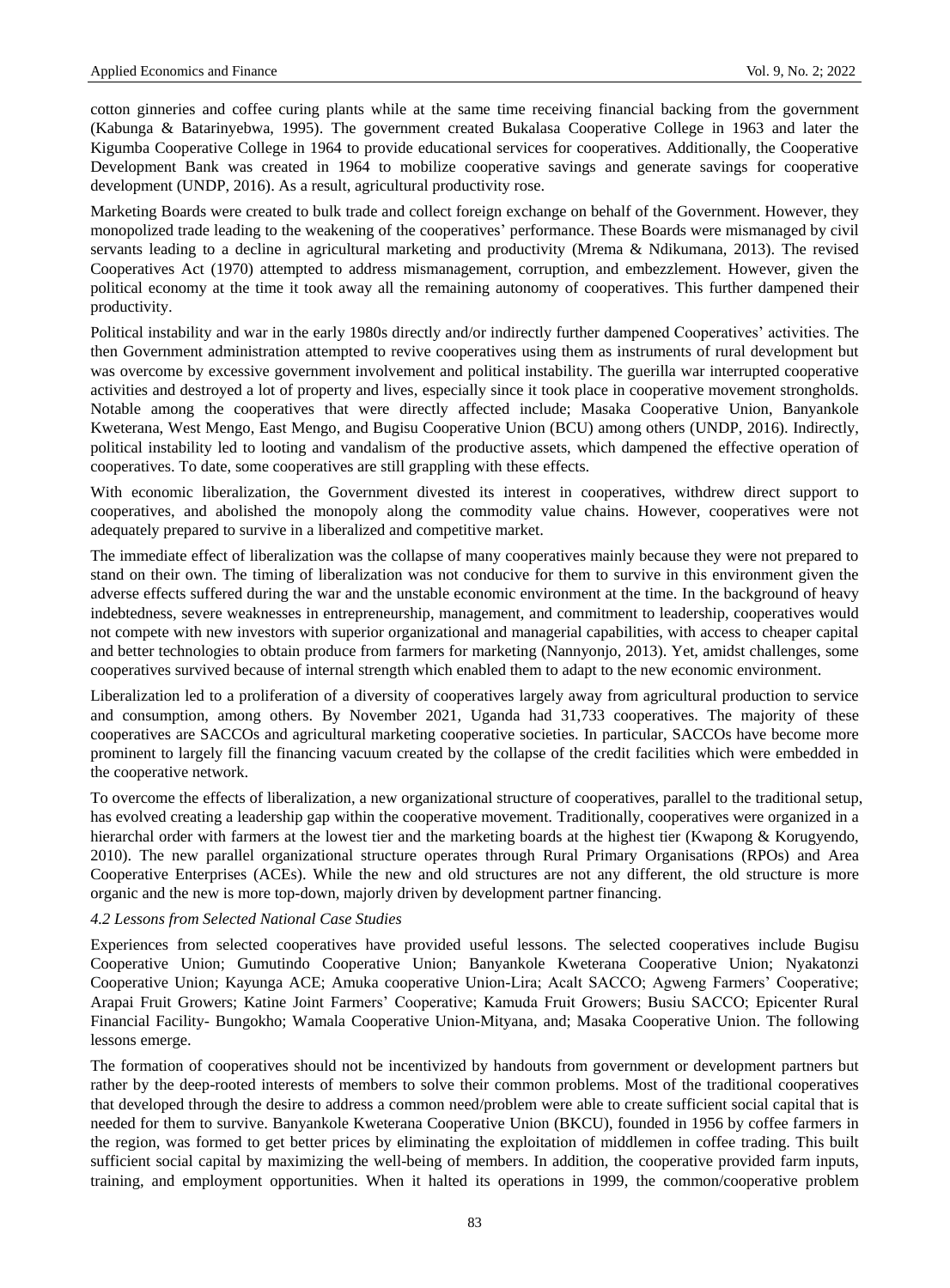persisted. This, in 2003, led its members to negotiate with Government to pay its war debt (Ushs.4 billion, about US\$ 1.5 million). The Union used this money to resume operations by reinstating or buying back dilapidated or lost properties respectively. Bugisu Cooperative Union (BCU) was also formed on similar common needs which enhanced the loyalty and commitment of members (social capital). This also contributed to its survival as its senior members lobbied for government support of the union and protested the selling of union assets. Many members continued to sell through the union and made coffee donations to the union to enable it to raise funds. Such commitment and patronage of the union enabled the cooperative to continue existing amidst challenges (Kwapong, Lubega & Illukor, 2013).

Cooperatives that are formed through the influence of external forces/development partners/civil society have sustainability challenges. Development partners and civil society include USAID, KULIKA, Techno Serve, FAO, PROLIFERA, AMREF, Guardian Newspaper UK, the Hunger Project, and Food Trade Uganda. These partners through Uganda Cooperative Alliance (UCA) provided financing for capacity building for cooperatives. This enabled the setting up of many cooperatives during the liberalization period. However, the sustainability of these cooperatives has been a challenge, particularly after the support is withdrawn. A case in point is Kayunga Area Cooperative Enterprise (KACE), which was formed under the new cooperative organizational structure with the support of development partners through UCA, is struggling to survive.

Cooperatives that are production-based are bound to succeed more than cooperatives that play an intermediation role. The loan repayment rate for most SACCOs is low majorly because they do not have productive units from which these loans can be repaid. A "true" cooperative should have a financial arm and this could make it easy for them to retrieve the loan since they know the portfolio of their members.

Organizational values and good leadership are critical for the survival of cooperatives. Cooperative societies that survived the 1970–the 1980s" political and economic unrest, and the 1990s" liberalization challenges did so because of robust internal institutional mechanisms that guaranteed transparency and accountability of the cooperative society leadership. This prohibited the leadership from developing discretionary power which leads to exploitative behavior and thus financial mismanagement that befell many failed cooperatives. For many cooperatives, the leadership was reserved for the elders who perpetuated a "Big Men" culture instead of competencies (Kiranda, 2017). BCU survived because its leadership was based on individual competencies rather than seniority. As a result, its dynamic and visionary leadership appropriately invested during good times and this bailed out the union in times of crisis (Kwapong, Korugyendo, & Illukor, 2013). Also, Nyakatonzi Cooperative Union"s strong management team came up with strategies to adapt to the changing market environment during liberalization by looking for markets and financial support for the union. With no direct Government financial support amidst heavy indebtedness; they hired a competent, innovative manager who effectively managed their operations and was able to repay their debts.

Cooperative finance is central to the survival and sustainability of cooperatives. The closure of Uganda Cooperative Bank in the early 1990s left a deep gap in accessing cooperative financing. This severely affected the cooperatives. The cooperative bank used to provide cooperative affordable financing. However, with the effect of war and economic unrest, most of the cooperatives lost their ability to service and repay their loans. This weakened the Cooperative Bank and partly led to its closure. With the closure of the Cooperative Bank, affordable cooperative financing was lost, leaving cooperatives with expensive commercial financing ranging as high as 40 percent at the time. This adversely affected the cooperative activities as they could not compete with the private traders. For example, BKCU had acquired loans to the tune of Ushs2.6 billion from the Bank using coffee as collateral. However, with the coffee lost during the war, it lost the collateral that could have been used to acquire the finance necessary in running the union activities and faced challenges paying back the loan. Stanbic Bank, which took over its loan after the closure of the Cooperative Bank was not based on the cooperative financing principle, consequently, the union had to sell off its assets to clear the outstanding loan at higher interest rates. Also, Bwetyaba Cooperative Society which had acquired a Ushs6 million loan had to sell its assets to pay UShs24 million to Stanbic Bank in 2003 due to interest.

Alternative/innovative affordable financing has been vital to the survival of cooperatives after the closure of the Cooperative Bank. Due to the high cost of capital in Uganda, several cooperatives have been able to innovatively acquire relatively affordable credit from foreign financial institutions with flexible terms to survive. Nyakatonzi Cooperative Union accesses affordable financing from Rabo Bank in the Netherlands at an interest rate of 8 percent, without collateral. BKCU accesses affordable finance from Shared Finance, a UK cooperative union, through the Cooperative Bank of Kenya at an interest of 8 percent, without collateral, through a tripartite agreement between the lender, the cooperative, and the buyer. It also accesses financing from FESSO in France. BCU has benefited from HSBC Equator Bank of USA which has been providing financing at competitive rates. Also, some cooperatives have been able to access pre-financing for their members through the fair-trade system.

Cooperatives are prone to political capture and abuse. The post-independence leadership in Uganda had been part of the cooperative movement and had benefitted enormously from the cooperatives in their ascendance to power and thus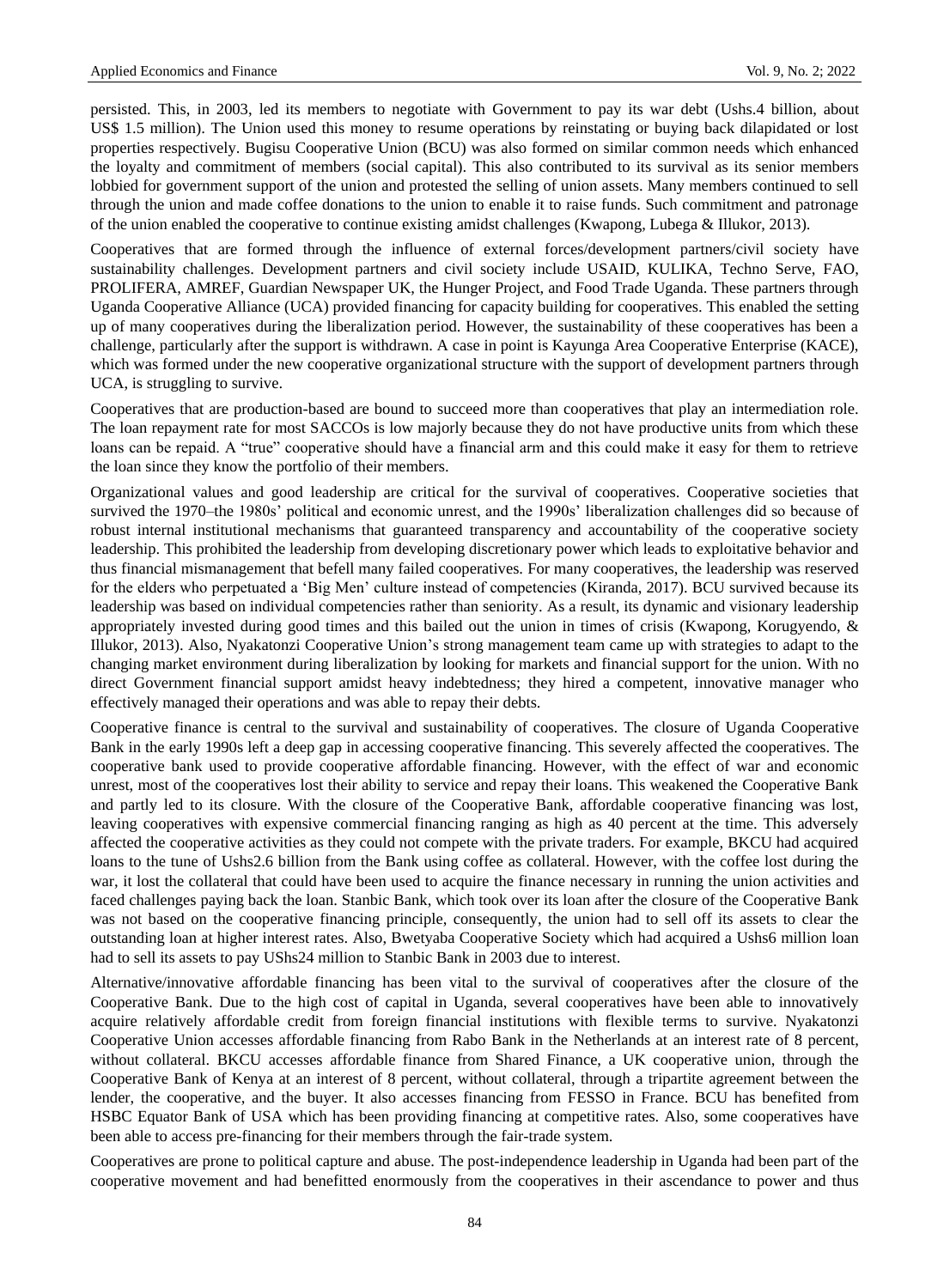sought to control and manipulate the cooperative movement (Kyazze, 2010; Nuwagira, 1993)<sup>3</sup>. The leadership of various cooperatives became de facto representatives of the ruling party with a lot of power to exercise discretion in the decisions of the cooperative administration. In the end, they undertook activities that were in direct contravention of the cooperative society laws (Kiranda, 2017).

Government support in form of essential public goods is required for cooperatives to effectively drive production and productivity. During the liberalization period, cooperatives lost the benefits of government support through direct assistance and subsidized services. In addition to financial support through the cooperative bank, other services included: affordable cooperative education services; auditing of cooperatives" financial accounts; extension; research; and input supply, among others. The Ministry of Cooperatives and Marketing used to provide specialized services for the promotion and development of cooperatives up to the district level, with a dedicated District Cooperative Officer. The District Cooperative Office used to offer cooperative education, training, and auditing services, among others. The current setup does not give adequate attention to the specific needs of cooperatives.

Cooperatives should be distinguished from profit-driven private sector organizations. The taxation policy should reflect the fact that cooperative enterprises operate differently from conventional businesses. While private sector businesses are solely profit-oriented, cooperatives are welfare-maximizing social enterprises. The current taxation practice, however, treats cooperatives as conventional businesses. This limits their ability to balance their welfare-maximizing social objectives and stay afloat at the same time.

## *4.3 Lessons from International Experiences*

 $\overline{a}$ 

The study is further enriched with lessons from international experiences, and the selected countries include Kenya, Malaysia, and Almeria. Unlike other countries, Kenya not only shares the same story on the evolution and policy trend of cooperatives but also offers great lessons toward a strong and vibrant cooperative movement. Kenya"s cooperatives are the most vibrant and strongest in Africa, ranking 7th in the World. Cooperatives account for 45 percent of Kenya"s GDP and 63 percent of its households' livelihoods (Khumalo, 2014). The Kenyan Cooperative Movement is also the most regulated in Africa and Kenya acts as a role model on the African scene. Like Uganda, Malaysia has had similar pre-colonial forms of cooperation. In addition, cooperatives are also the third largest sector in Malaysia after the Public and Private sectors. By 2011, Malaysia"s cooperative movement consisted of over 8,500 cooperatives with a membership of about 9 million people, snowballing to 17 million with family members included. Almeria is studied because its cooperative movement has been able to thrive despite past political turbulences. Further, like Uganda, Almeria has small-holder farmers with an average landholding between 1.4 hectares and 1.8 hectares. Despite this, Almeria has maintained the agricultural cooperatives at the highest level to date.

Cooperative autonomy is critical for the success of cooperatives; however, it should be checked since it is usually misused. In Kenya, in 1997, state control over the cooperative movement was withdrawn. The newly acquired freedom was abused by elected leaders. Many cases of corruption and mismanagement were reported (Manyara, 2003). As such, risks associated with cooperative autonomy need to be managed. The Kenya Co-operative Societies Rules, 2008 managed these risks. In addition, the SACCO Societies" Act, 2008 paved the way for vigorous enforcement of prudential standards for SACCOs. A new policy and legal framework gave prominence to Government"s role in supervision and regulation by re-enforcing state regulation. In Malaysia, despite, the outstanding performance of the cooperative movement, they have long been associated with a history of cash flow and mismanagement; criminal breach of trust and fraud; and lack of enforcement against members who break the law and deviate from the cooperative principles (Othman, Mohamad, & Mohamed, 2013). The Government responded by creating a statutory body to strengthen the Government's Supervisory role (Yeop, 2007). The law was amended to tighten the regulations and provide better oversight of the movement.

Appropriate institutions need to be set up to strengthen the management and institutional capacity of co-operatives. In Malaysia, the Cooperative College of Malaysia (CCM) is responsible for the provision of training and education on cooperative studies for cooperative movements in the country. In Kenya, the government established institutions for maintaining cooperatives" code of conduct, dispute resolution, protection of member"s savings, and provision of education. The following institutions have been set up:

i. SACCO Societies Regulatory Authority (SASRA): The SACCO Societies Regulatory Authority (SASRA) oversees transparent and accountable operations of SACCOs in Kenya.

<sup>3</sup> For example, Ignatius Musazi, the former leader of the Uganda African Farmers Union (UAFU) / Uganda Federation of African Farmers (UFAF), formed the first political party, the Uganda National Congress (UNC), which was later re-organized and renamed the Uganda People's Congress (UPC).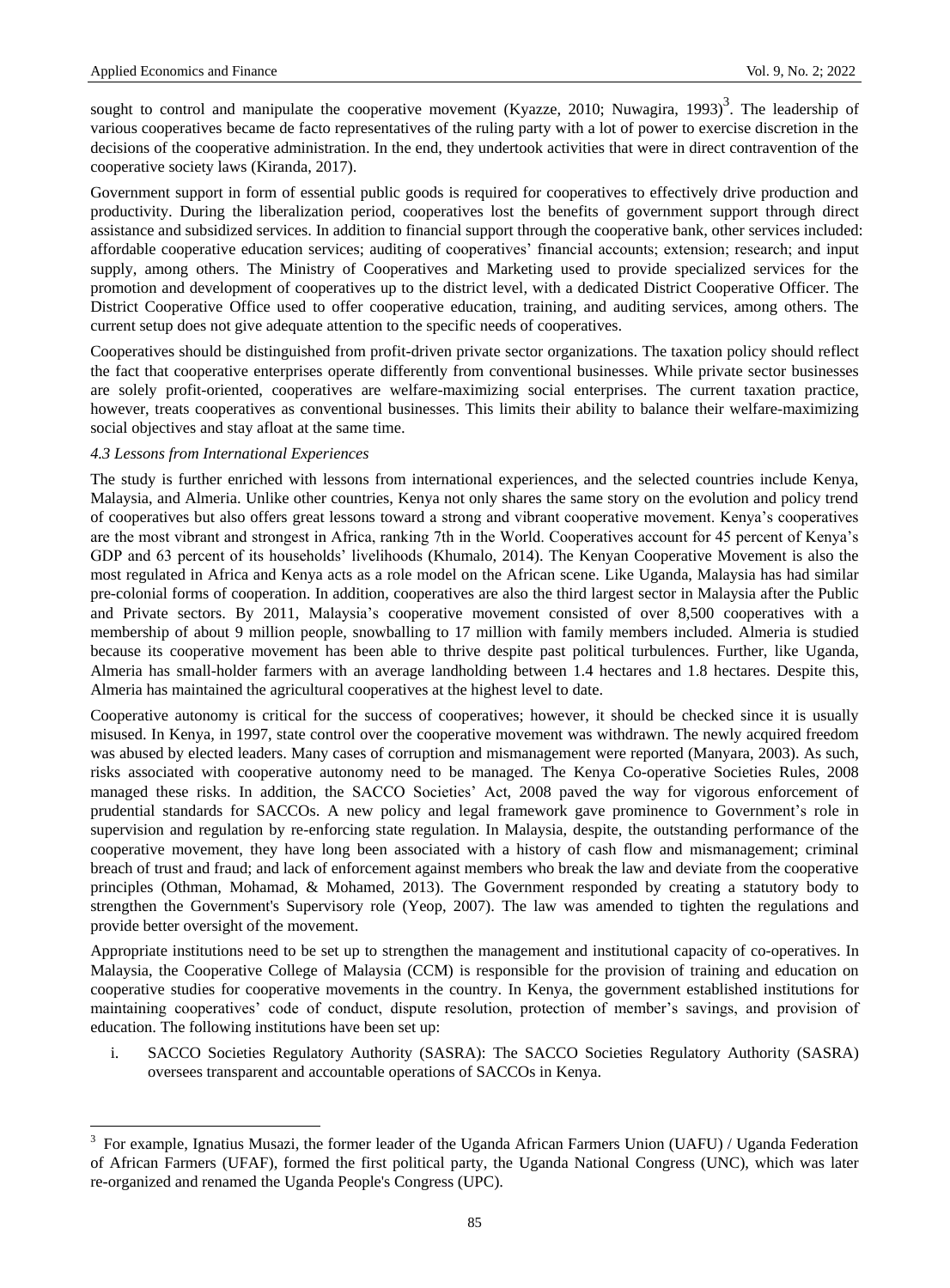- ii. Ethics Commission for Co-operatives (ECCOS): The ECCOS promotes and enforces cooperative ethical conduct and anti-corruption within the cooperative movement. A Co-operative Tribunal is empowered to enforce the cases tabled by the Ethics Commission.
- iii. Cooperative Tribunal: The Tribunal hears and settles cooperative disputes.
- iv. The Co-operative College: The Cooperative College trains leaders and members in cooperative systems and has been crucial in increasing cooperative productivity. It has since been upgraded to a full university known as the Cooperative University of Kenya (CUK) under the Ministry of Higher Education (Wanyama, 2009).
- v. A fully developed cooperative structure with an acceptable apex enhances operations of the cooperative movement. An apex should not deviate from its core mandate or else reduce its credibility as a voice for all cooperatives. In Kenya, the four-tier Cooperative structure is fully developed and operating smoothly. The structure consists of; Apex, Tertiary (NCOs), Secondary (County/District Unions), and Primary. The apex is the Cooperative Alliance of Kenya<sup>4</sup> (CAK), a successor to the Kenya National Federation of Cooperatives (KNFC). KNFC digressed from its core business of advocacy to other activities already being performed by some of its members. This led it to compete with some of its members thus leading to its collapse in 2009.

An operational tertiary cooperative is critical for the provision of specialized services to its affiliates. In Kenya, the tertiary level is comprised of National Cooperative Organizations (NACOs) specialized in providing critical services to their affiliates. The services include insurance; banking; housing; commodity marketing; and promotion of active relationships with social and economic partners to create a favorable climate for cooperative development. They as well provide commercial and financial services, human resource development, advocacy, and representation of cooperative unions and societies at the international level. For instance, Cooperative Bank of Kenya Ltd (CBK) provides the Kenyan Cooperative movement with both financial credit and an avenue for donor and government support. CBK has particularly provided finance to the cooperative unions in the agricultural sector that was experiencing difficulties in obtaining credit to facilitate the marketing of members" produce (Wanyama, 2009). Furthermore, the Cooperative Bank serves as a mechanism through which most development partners channel support to the agricultural sector. Similarly, the cooperative movement in Malaysia has 2 cooperative banks; the Bank Rakyat and Bank Persatuan. Bank Kerjasama Rakyat Malaysia Berhad (Bank Rakyat) is a cooperative bank that has been the backbone of the Malaysian cooperative movement. Bank Rakyat provides Islamic cooperative bank financing to both members and non-members.

Cooperatives should be treated differently from private business enterprises in tax policy. In Kenya, cooperatives are classified according to the Income Tax Act (Cooperative Societies Cap 470) and Cooperatives Act (Cap 490). Those cooperatives registered under the Cooperatives Act 1997 are taxed differently, with the cooperative principle applied. In Malaysia, there is a provision of tax relief and other tax exemptions such as free stamp duty and the issue of business licenses are other forms of assistance. The tax rate is also lower than that for private companies. Tax exemptions are also given for the distribution of profits to cooperative members.

## *4.4 Lessons from the legal, Policy, Regulatory, And Institutional Framework For Cooperatives In Uganda*

## 4.4.1 Lessons from Legal, Policy, and Regulatory Framework

 $\overline{a}$ 

The National Cooperative Policy (2011) aims to strengthen cooperatives; however, its operationalization is a challenge. It identifies problems and suggests solutions on how to harness cooperatives" advantages. However, little has been done to operationalize some of these policy actions.

To date, the cooperatives in Uganda have been guided under the following legal framework: Cooperative Societies Ordinance (No. 5, 1946); the Cooperative Ordinance of 1952; Cooperatives Societies Act and Rules of 1963; Cooperative Societies Act 1970; the Cooperative Societies Amendment (2020) Act and the Cooperative Societies (2020) Regulations, the East Africa Cooperatives Act (2014) and the Tier 4 Microfinance Institutions and Money Lenders Act (2016). These have had different levels of success in driving the cooperatives agenda in the country.

The legal framework overlaps and creates confusion. The Tier 4 Institutions and Money Lenders Act (2016) was enacted to regulate SACCOs, Non-deposit taking microfinance institutions, self-help groups, and community groups. The Act establishes an autonomous body known as Uganda Micro-Finance Regulatory Authority (UWRA) mandated to regulate, license, and supervise tier 4 microfinance institutions and money lenders. However, several provisions of the Tier 4 Institutions and Money Lenders Act take on the same roles that the Cooperative Amendment Act (2020) stipulates, this has led to collision and confusion in the regulation of the financial cooperatives (SACCOs) sub-sector. Further, SACCOs have two reporting lines both to the Registrar of Cooperatives and the Uganda Microfinance

<sup>4</sup> CAK was registered on the 22nd December, 2009 as the National Apex Organization for the Co-operative Movement of Kenya under the Co-operative Societies Act, CAP 490 Laws of Kenya.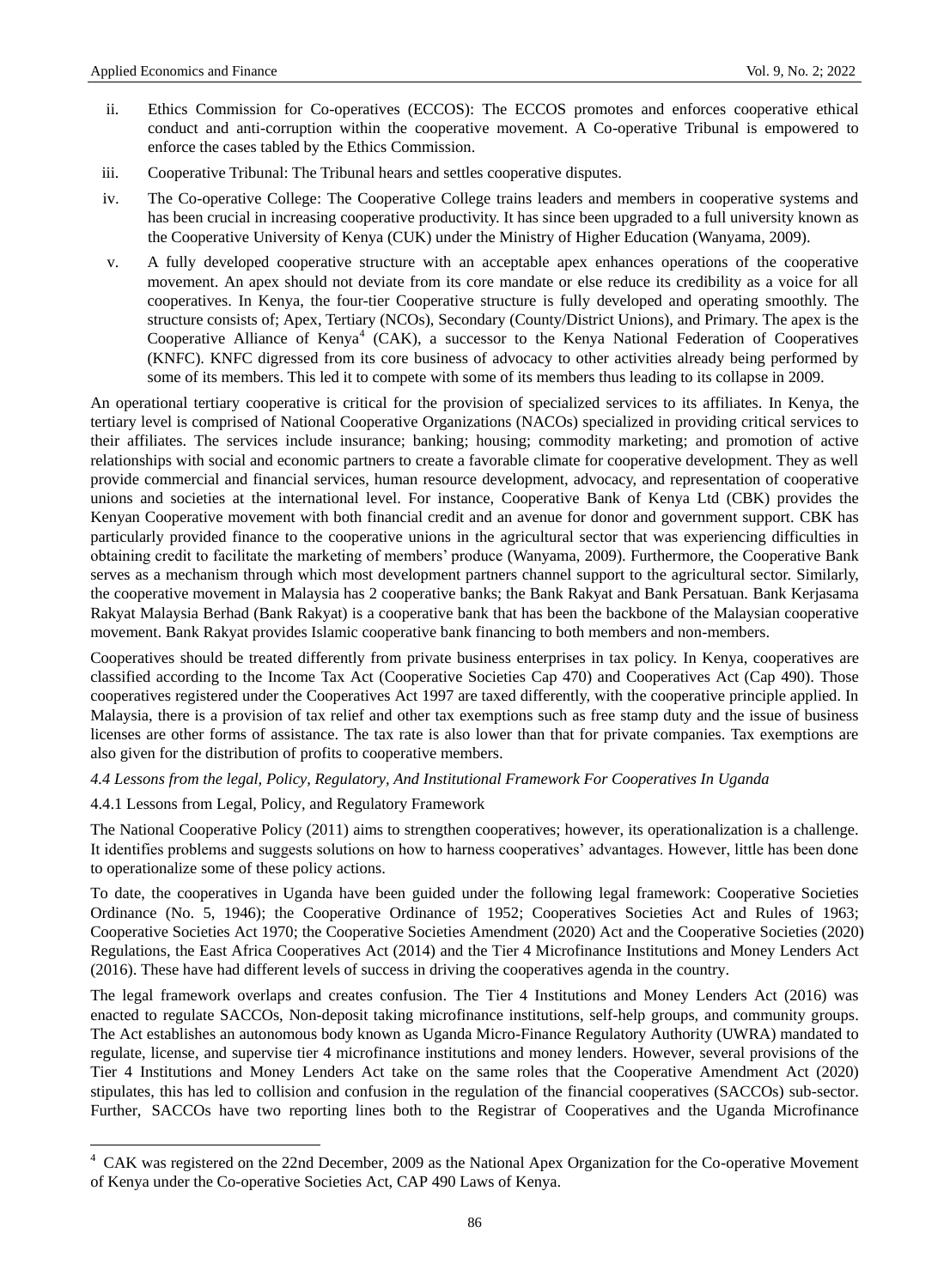Regulatory Authority (UMRA), under the Ministry of Trade, Industry, and Cooperatives (MTIC) and the Ministry of Finance, Planning and Economic Development (MoFPED) respectively. For instance, the Cooperatives (Amendment) Act (2020) *(Section 55A (2))* allows SACCOs to include the word *"Savings and Credit Cooperative or SACCO"* as part of the name of the society, even during the probationary registration period. However, the Tier 4 Microfinance Institutions Act *(Section 40 (1-4))* deters SACCOs that are registered but not yet licensed from using it in their name. Additionally, whereas Section 6, 7 & 8 of the Cooperatives (Amendment) Act (2020) entrusts the registration and cancellation of registration of SACCOs and give such powers to the Registrar of Cooperatives, Sections 38, 39 & 40 of the Tier 4 Microfinance Institutions and Money Lenders Act (2016) give the same powers to the Uganda Microfinance Regulatory Authority. More so, Section 55AD of the Cooperatives (Amendment) Act (2020) dedicates the supervision of cooperatives to the Registrar of Cooperatives while at the same time, Section 31 of the Tier 4 Microfinance Institutions and Money Lenders Act (2016) dedicates the supervision function of SACCOs to the Uganda Microfinance Institutions Authority (UMRA). These, among others, confuse the economic actors in the SACCOs sub-sector.

4.4.2 Institutional Framework for Cooperatives in Uganda

The institutional framework governing cooperatives in Uganda can be grouped into two: the government and the cooperative movement.

## 4.4.3 Government

The Department of Cooperatives under the Ministry of Agriculture, created in 1946, to regulate cooperative societies' activities assumed that all cooperatives were agricultural cooperatives and functions were split with courts of law. The Department"s administrative functions were split, with the introduction of the Office of the Administrator-General who was responsible for the registration of and vested with the power to liquidate cooperative societies considered due for liquidation. However, cancellation of registration of a registered society could also be done by the courts of law upon application. In addition, a semi-autonomous agency - the Uganda Cooperative Development Council was created to oversee the general administration and direction of the movement was created (Nuwagira, 1993).

Between 1968 and 1976, there was an unstable government institutional framework for cooperatives as the mandate shifted from one ministry to another. Before 1968, all cooperatives development and marketing functions were handled by the Ministry of Agriculture. They were split off from Agriculture and placed under a fully-fledged Ministry of Cooperatives and Marketing, brought back to Agriculture in 1972, and then split off again in 1976. The activities of the marketing boards were supervised by the Marketing Department. The department was also responsible for determining farm gate prices; licensing domestic buyers, and representing the country at international bodies. The country by then was divided into 10 marketing zones each with a regional marketing office (Marti, Runnebaum, & Torres, 1984).

In 1983, the Agricultural Secretariat was created under the Bank of Uganda mainly to set commodity prices (Marti, Runnebaum, & Torres, 1984), however, this couldn't work in a liberalized environment. The Agricultural Secretariat's functions included, among others: advising the government on the pricing of agricultural commodities and the amounts to be paid to the farmer and others who are engaged in processing and marketing; and making detailed studies of the costs of production, processing, and marketing for all major agricultural commodities (ibid). The Agricultural Policy Committee used to submit its recommendations to the President's Economic Advisory Committee (PEAC). Based on the information it received, PEAC set the prices that the farmer would receive for their coffee and cotton.

Currently, cooperative development and marketing functions are under the Ministry of Trade, Industry, and Cooperatives (MTIC) but the cooperative role is given a secondary role. Within MTIC, the Registrar (Commissioner, Cooperatives Development) oversees the day-to-day monitoring, supervision, and auditing of cooperatives. At the Local Government level, the District Commercial Officer (DCO) oversees cooperative activities in addition to other mandates of MTIC at the District level. The Community Development Officer (CDO) does the same, in addition to other mandates of the Ministry of Gender, Labour and Social Development (MoGLSD). The challenge with this is that the DCOs are biased toward commercialization at the expense of cooperative management (Nkandu, 2010).

## 4.4.4 Cooperative Movement

The Cooperative Societies Act (1991) sets up a four-tier vertical institutional structure for the cooperative movement, however, it is currently operating at three levels. At the lowest level is the primary society which is at the village or parish level. At least two registered primary societies form a secondary society and at least two registered secondary societies for a tertiary society, and two or more secondary societies form the apex society. The apex advocates for cooperative societies both nationally and internationally implements various cooperative development projects and serves as the main policy advisor to Government on cooperative issues. The apex society currently is Uganda Cooperative Alliance (UCA) Ltd, created in 1961. In practice, the cooperative movement in Uganda is operating three levels of societies without the tertiary level.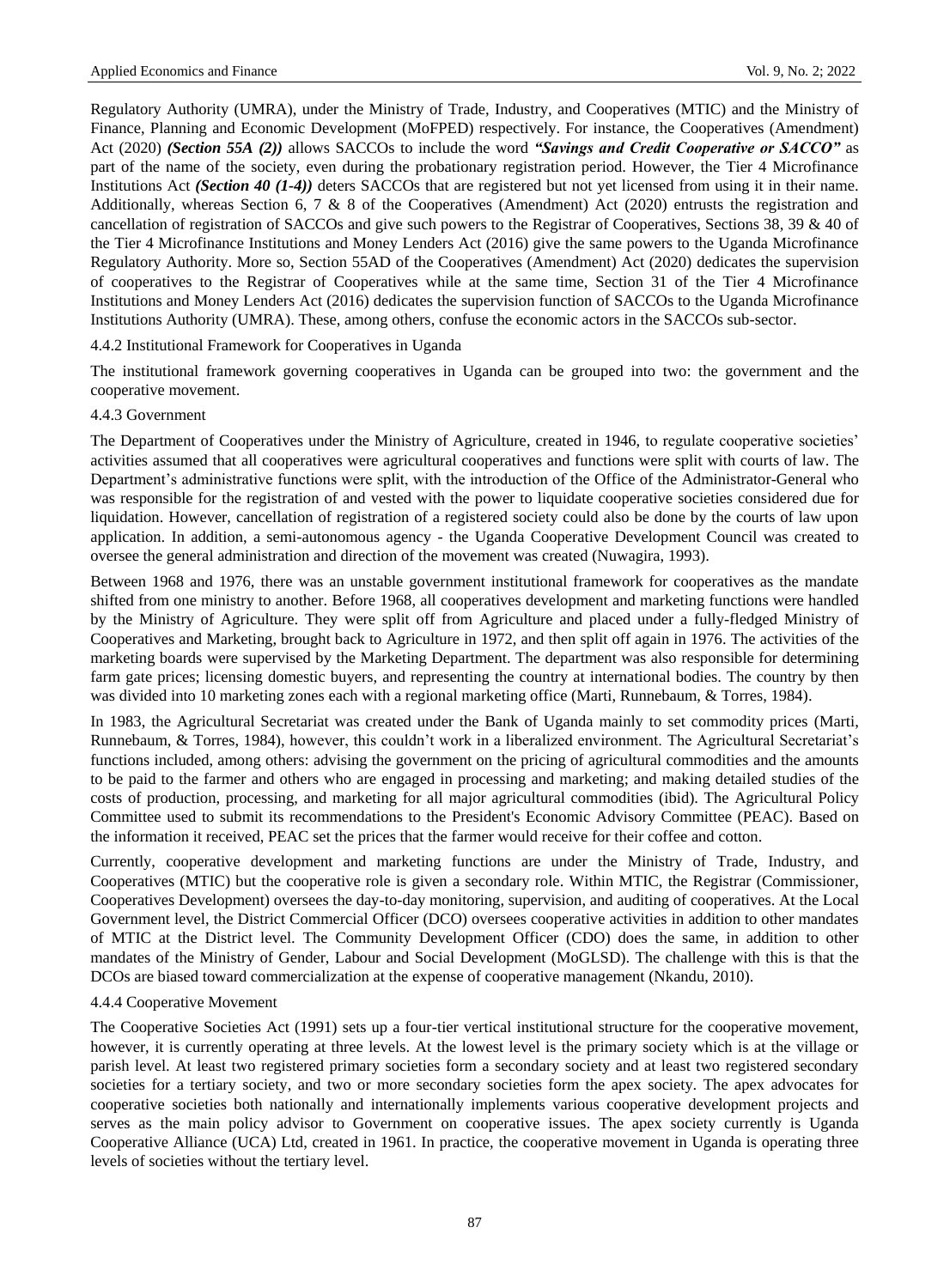UCA is the umbrella body for the cooperative movement; however, its ability to act as the common voice is under question. It changed its role from an apex body to focus on development and training programs for village-level societies, with UCA membership open to any primary society (Shaw, 2007). It is currently promoting the idea of grouping together approximately ten primary agricultural cooperatives also known as Rural Primary Organizations (RPOs) into a "mini union", known as an Area Cooperative Enterprise (ACE). Consequently, its function as an umbrella body is being questioned, particularly by cooperators who existed during the pre-liberalization period.

## **5. Defining the Framework for Revitalization of Cooperatives**

In light of the foregoing findings and emerging lessons, a framework under which Uganda should strengthen and sustainably regulate its cooperative movement to unlock its potential to drive its socio-economic transformation is defined. The framework defines what needs to be done for the vibrancy of cooperatives namely the: culture of cooperation and trust among cooperators; legal, policy, and regulatory environment for cooperatives; cooperatives' enabling institutions; prevailing socio-economic environment; and the political economy, as defined below.

## *5.1 The Cooperatives Viability Condition in a Liberalized Market*

The cooperative business model values its members economically if either it offers market terms or it betters what the market offers at any given time. Therefore, if the market offers a market price  $(Pm)$  the cooperative should offer a markup  $(Pc)$ . This can be represented as follows;

$$
Coop = f(Pm, Pc)
$$
 (1)

Where *Coop* is cooperative economic viability to members.

For cooperatives to remain economically viable to their members, the markup (Pc) must be non-negative (it must either be zero or above). This is represented as follows:

$$
Pc \ge 0\tag{2}
$$

For this condition to hold, cooperatives must offer farm gate prices plus benefits accruing from value addition across the entire value chain. Therefore:

$$
Pc = \sum_{i=1}^{n} BV_i
$$
 (3)

 $BV$  represents the benefits from the value chains of production. The higher the levels of the value chain, the greater the benefits. Substituting equations (3) into (1) yields the following cooperative economy viability model

$$
Coop = Pm + \sum_{i=1}^{n} BV_i
$$
\n<sup>(4)</sup>

Where variables are as already defined.

### *5.2 Policy, Legal and Regulatory Framework*

- 1) Widely disseminate, sensitize and operationalize the Cooperatives" Policy, 2011 by immediately developing and financing the Cooperatives Development Plan.
- 2) The Cooperative Amendment (2020) Act and the Tier 4 Microfinance institutions Act should be harmonized to have a well-coordinated and regulated cooperatives sector. This is especially because the two laws have seemingly different provisions regulating the same financial cooperatives (SACCOs), which somewhat confuses the sub-sector. Additionally, the Cooperatives Act should be aligned to the Audit laws or Act so that the cooperatives" audit function is streamlined. Ultimately, Government, through the Cooperative Registrar"s Office and the respective District structures should support cooperatives to carry out auditing.
- 3) The Taxation policy should also treat cooperatives differently from other companies. Taxes should be waived off on other cooperatives for one decade as it was done for financial cooperatives (SACCOs). Additionally, at the elapse of the decade, cooperatives should be charged lower taxes than other entities. This is because cooperatives are not profit-driven but rather surplus-driven entities.
- 4) All the different Government policies should leverage cooperatives. If managed and regulated well, cooperatives can transform the lives of cooperators, society, and the economy at large. For instance, government initiatives such as the Parish Development Model Financing, "EMYOOGA", and Agricultural value-chain pre-financing should be channeled through cooperatives.
- *5.3 Institutional Framework*
- 1) The current Department of Cooperative should be elevated into a Directorate with the following separate and strategic functions/Departments:
	- Cooperative Development Services (CDS); to handle the formulation, adoption, and implementation of integrated and comprehensive plans and programs on cooperative development, developing management and training programs.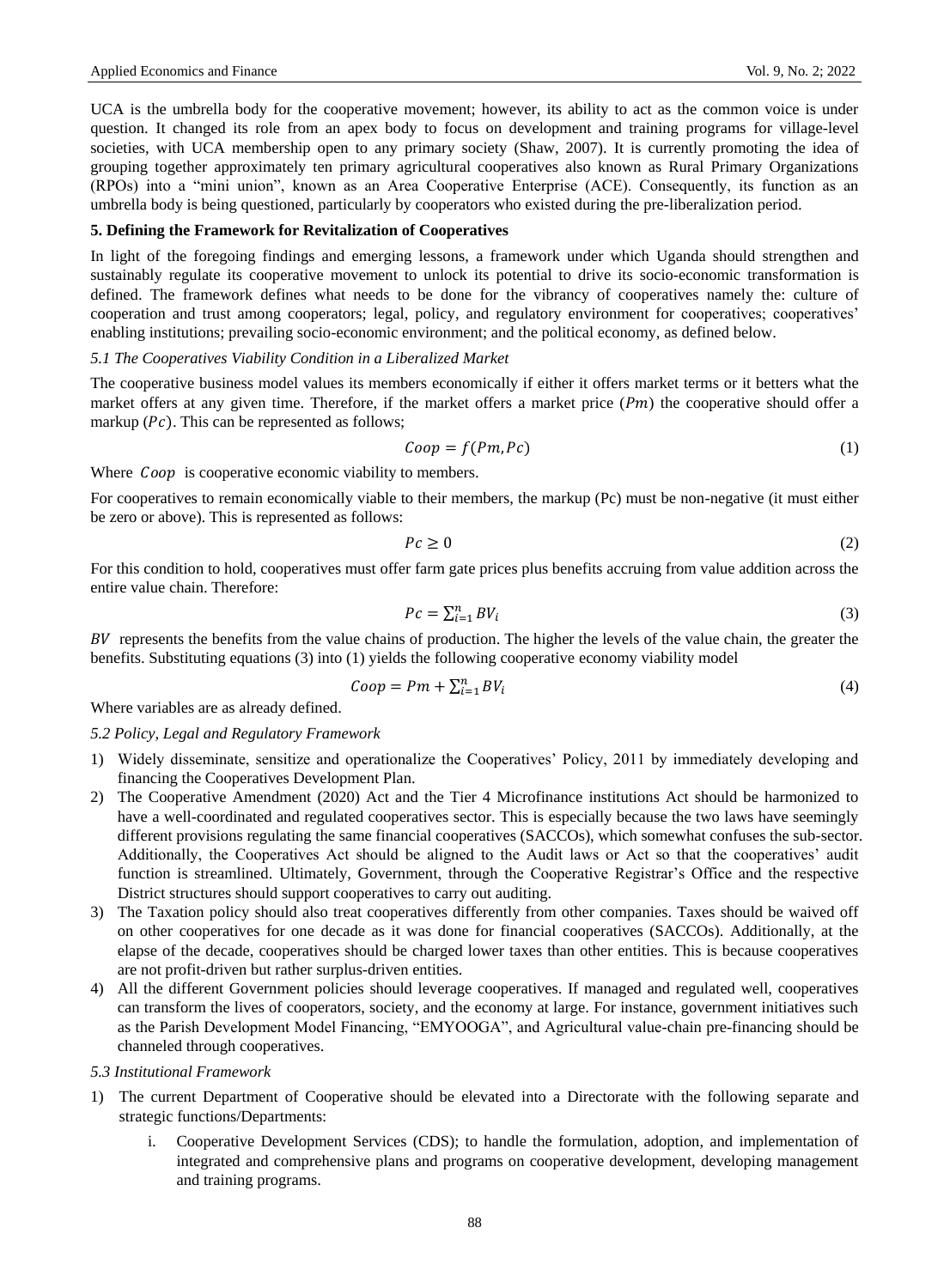- ii. Cooperative Registration Services (CRS): to handle the registration and cancellation of the registration of cooperative societies and for the conduct of inquiries.
- iii. Cooperative Audit Services (CAS): to provide cooperatives audit service
- iv. A Cooperative Tribunal (CT): to hear appeals, review orders, and undertake revisions. The tribunal should also be mandated to define, promote and enforce cooperative ethical conduct and anti-corruption within the cooperative movement. This tribunal should be able to handle the issues regarding the involvement of cooperative members, managers, or senior staff persons who assume political office in the cooperative movement.
- v. District Cooperative Office should also be formed and facilitated.
- 2) Partnerships should be created with the government, the cooperative movement, and the academia that will ensure that there is devotion to education, and training people in cooperative professional management and governance.
- 3) Efforts should be made to revive/strengthen the operations of the tertiary cooperatives which are critical for the provision of specialized services to its affiliates. These include; the Cooperative Bank, Uganda Cooperative Insurance Ltd, Uganda Cooperative Transport Union, Ltd, Uganda Cooperative Savings and Credit Union, etc.
- 4) A comprehensive understudy of the circumstances that led to the dissolution of the earlier Cooperative Bank should be undertaken. This will contribute a great deal to the plans to revive the Cooperative Bank. It is good to learn from the experiences that led to the dissolution of this bank so as not to repeat these mistakes when creating the Cooperative Bank. The Cooperative Bank Liquidation Report should therefore be produced.
- 5) Plans to revive the Cooperative Bank should be fast-tracked with financial contributions from the cooperative societies.
	- i. The starting modest capital base contributed by all cooperative societies should be supplemented by the government through an interest-free loan repayable in not less than 10 years. The cooperatives have expressed willingness to pull their resources to establish a new cooperative bank in which various cooperatives buy shares to establish the necessary capitalization.
	- ii. The Government should exempt the Bank and offer a grace period within which the capital base stipulated by the Financial Institutions Act can be raised.
	- iii. It is recommended that the government role in the bank should take the form of provision of a portion of the required capital fund, technical advice, and regulation.
- 6) To maintain the quality of cooperatives" produce, MTIC should regulate the quality of produce at the different levels across the value chain. This will not only lead to improved quality of cooperatives' products but will also reduce the manipulation and or exploitation of the cooperators by astute middlemen.
- *5.4 Political Economy*
- 1) Cooperatives are the best and most sustainable way to address the current youth unemployment and poverty which poses a high social disharmony and security risk.
- 2) To strengthen the present weak capital base of the current cooperatives, there is a need to prepare a "Statement of Affairs" for all cooperatives to determine their war debts and make arrangements to compensate them.
- 3) To show Government commitment to cooperatives, government policies and interventions should leverage cooperatives. For instance, policies such as industrialization, export-led strategies, poverty eradication programs, agriculture interventions, agricultural credit facilities, and market promotion, Parish Development Model, and EMYOOGA, among others should follow the cooperative model of development.
- *5.5 Cooperative Organization and Governance*
- 1) As the country seeks to revive and strengthen cooperatives in Uganda, the focus should be put on building socially rooted democratic cooperatives with a shared purpose as well as responsible and accountable leadership.
- 2) Incentives from the government to cooperatives should be aimed at winners at each level (formation, structure, diversity, etc.).
- 3) To strengthen accounting systems, cooperatives should be compelled to employ competent accountants. Cooperatives should be required to have on their staff one professional accountant with a degree in accounting and some previous experience and should have one or two bookkeeper clerks to assist.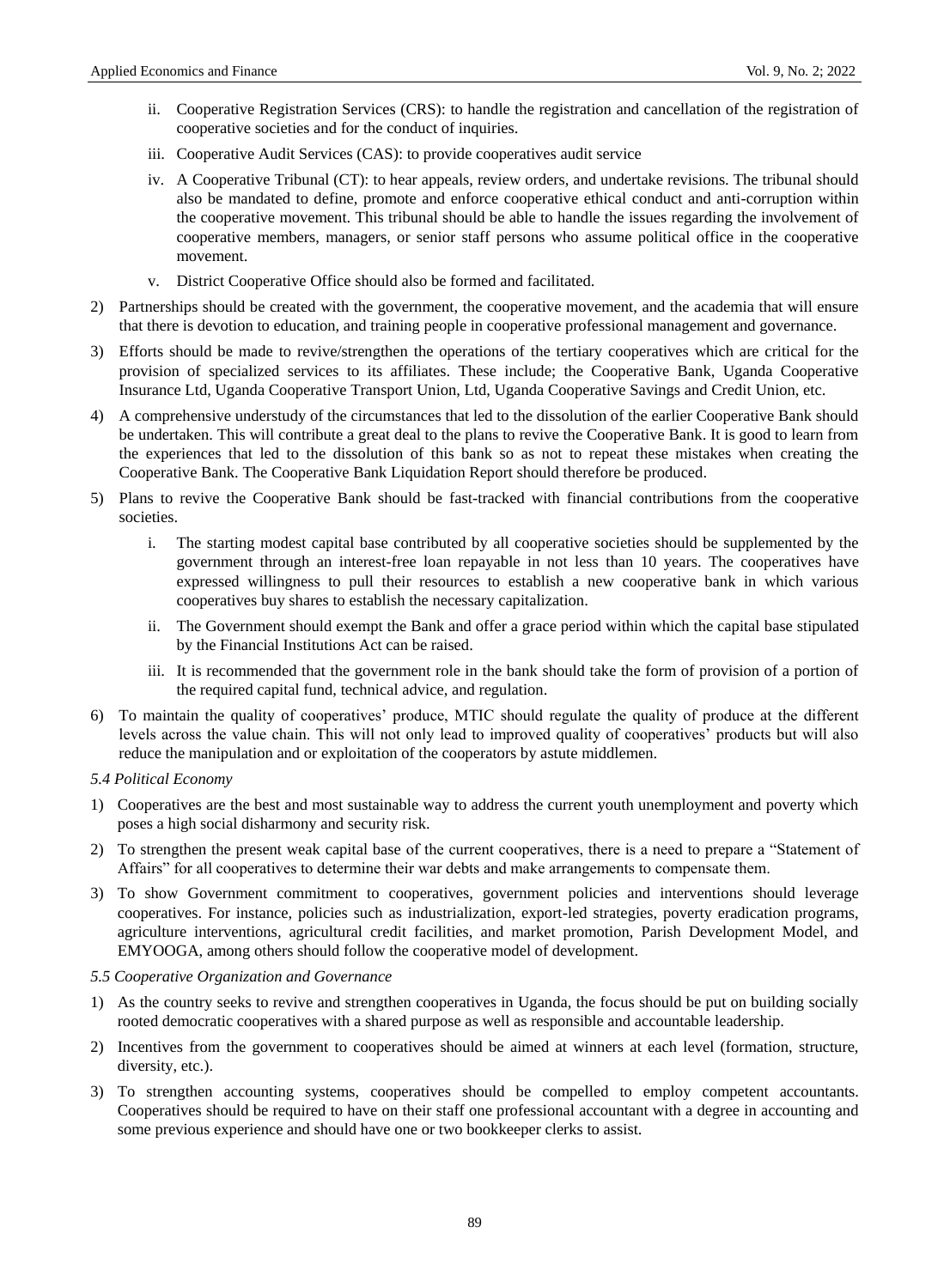- 4) The current Apex (UCA) should focus on its core mandate or else its credibility as a voice for all cooperatives will be damaged. It should stop engaging directly with primary societies and thorough consultations need to be made with all cooperative societies to own the parallel structure being promoted by UCA.
- 5) Primary societies should be allowed to purchase their inputs from or sell their produce to those sources which provide the best service and best prices, not necessarily from their District unions. The present pattern of inter-cooperative relationships is too rigid.

#### *5.6 The Socio-Economic Environment*

- 1) For sustainability and survival during liberalization, cooperatives should be market-driven; they must offer better incentives, products, and services than those offered by middlemen. The cooperatives must also be innovative, flexible, and diverse to adapt to the different market opportunities. Cooperative members should see the benefit of belonging to cooperatives given the benefits that accrue to them at the different levels of the value chain.
- 2) The bonuses and dividends declared and distributed by cooperatives to their members should not be taxed. The tax regime governing cooperatives should reflect the conflicting role and mission of cooperatives between the principles of profitability and the social objectives of the cooperative movement to enable them to drive production and productivity.
- 3) Cooperatives should be encouraged to network and build up their own corporate identity as a viable alternative to investor-driven enterprises. This will enable them to survive in the current socio-economic climate characterized by high and ruthless competition for markets, profits, and power, user-driven enterprises.
- 4) Single-purpose primary societies should be permitted and encouraged to reorganize as multi-purpose cooperatives. This would permit them to engage in the marketing of other commodities in addition to coffee or cotton.
- 5) Cooperative education should be rooted in the school curriculum at all levels. Currently, cooperative education and training in Uganda are not well coordinated. Each cooperative society trains its members and staff depending on its ability.

## **6. Conclusion**

Low production and productivity are development challenges hindering socio-economic transformation in Uganda. Cooperatives are widely agreed upon as the appropriate mechanism to address productivity challenges and drive Uganda"s economy for socio-economic transformation. However, the discussion and efforts on how this should be achieved have been weak. This paper defines a framework for strengthening and sustaining cooperatives for socio-economic Transformation in Uganda. This framework analyses six key aspects which include: a cooperatives viability condition in a liberalized market; socio-economic environment; political economy; internal organization and governance; legal and legislative framework and enabling institutions. Specific action points that are supposed to be undertaken to strengthen and sustain cooperatives are highlighted in each specific theme. If implemented, these measures will strengthen cooperatives, increase Uganda"s production and productivity and ultimately lead to economic development, prosperity, and socio-economic transformation.

#### **References**

- Action Aid. (2013). *The Cooperative Movement and the Challenges of Development- A Search for Alternative Wealth Creation and Citizen's Vitality Approaches in Uganda.* Kampala: Center for Basic Research and Uhuru Institute for Social Development.
- Birchall, J. (2003). *Rediscovering the Cooperative Advantage: Poverty Reduction through Self-Help.* Geneva: International Labour Organization.
- Dennis, A., Taye, M., Yutaka, Y., & Zeufack, A. (2016). *Sources of Productivity Growth in Uganda; The role of inter-industry and intra-industry misallocation in the 2000s.* Washington: World Bank. https://doi.org/10.1596/1813-9450-7909
- Develtere, P., Pollet, I., & Wanyama, F. (2008). *Cooperating out of poverty: The Renaissance of the African Cooperative Movement.* Geneva: International Labour Organization (ILO).
- Fairbairn, B. (1994). *The Meaning of Rochdale: The Rochdale Pioneers and the Cooperative Principles.* Saskatchewan: Center for the Study of Cooperatives, University of Saskatchewan.
- Fugile, K. O., & Rada, N. E. (2013). *Resources, Policies and Agricultural Productivity in Sub Saharan Africa.*  Economic Research Service, Department of Agriculture. Washington: U.S. Department of Agriculture, Economic Research Service. https://doi.org/10.2139/ssrn.2266459
- Gollin, D., Mugyenyi, A., & Rwitika, S. (2016). *Agricultural Transformation and Urbanization in Uganda.* London: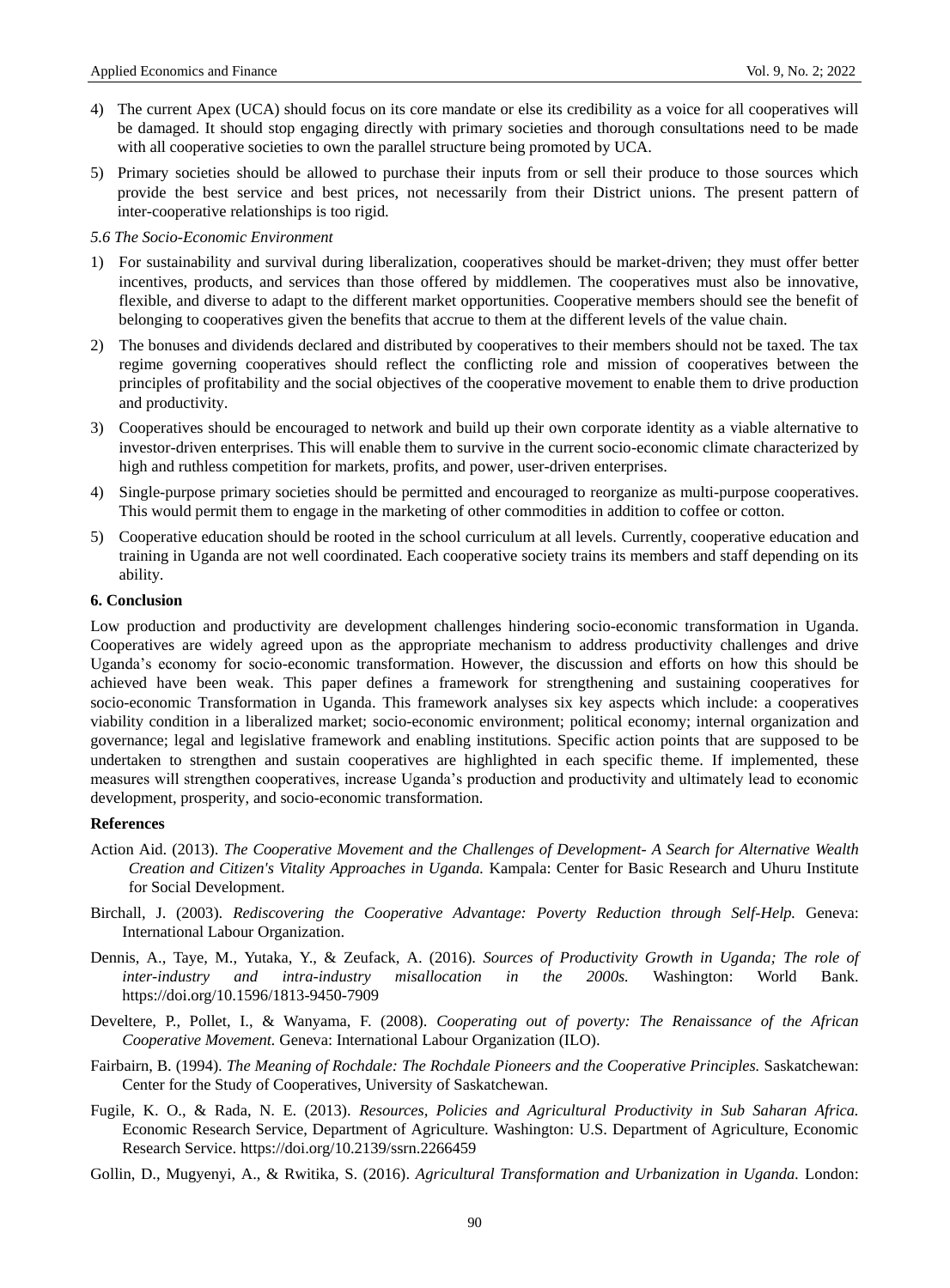International Growth Centre.

- International Cooperative Alliance. (1995). *Statement on Cooperative Identity.* Adopted by the ICA General Assembly 1995.
- International Cooperative Alliance. (2013). *Cooperative Identity, Values, and Principles.* International Cooperative Alliance.
- Kabunga, C., & Batarinyebwa, K. (1995). *Cooperatives: Past, Present and Future.* Kampala: Uganda Cooperative Alliance.
- Khumalo, P. (2014). *Improving the Contribution of Cooperatives as Vehicles for Local Economic Development in South Africa.* African Studies Quarterly.
- Kiranda, A. (2017). Agricultural Cooperatives: Were They Vehicles of Political Patronage or Indispensable Assets of Agricultural Transformation? A Nuanced Explanation of the Success and Failure of Agricultural Cooperatives in Uganda. *Journal of African Democracy and Development,* 165-186.
- Kwapong , A. N., Lubega, P., & Illukor, J. (2013). Why did a few Agricultural Cooperatives survive the crisis in Uganda while others collapse? *International Journal of Arts and Commerce.*
- Kwapong, N. A., & Korugyendo, P. L. (2010). *Revival of Agricultural Cooperatives in Uganda.* Kampala: International Food Policy Research Center.
- Kwapong, N. A., Korugyendo, P., & Illukor, J. (2013). Why did a few Agricultural Cooperatives survive the crisis in Uganda while others collapse? *International Journal of Arts and Commerce.*
- Kyazze, L. (2010). *Cooperatives: The Sleeping Economic and Social Giants in Uganda.* Dar el salaam: International Labour Organization.
- Mamdani, M. (1976). *Politics and Class Formation in Uganda.* London: Heinemann Publishers.
- Manyara, M. K. (2003). *The Development of Cooperatives Law and Policy in Kenya.* Nairobi: Oscan Print.
- Marti, F. R., Runnebaum, B. F., & Torres, J. F. (1984). *Report on and Recommendations for the Cooperative Sector of Uganda.* Agricultural Cooperative Development International.
- Mazzarol, T., Limnious, E. M., & Simmons, R. (2011a). *A Conceptual Framework for Research into Cooperative Enterprises.* Center for Entrepreneurial Management and Innovation.
- Mazzarol, T., Limnious, E. M., & Simmons, R. (2011b). *Cooperative Entreprises: A Unique Business Model?*  Australian and New Zealand Academy of Management.
- Mrema, C. G., & Ndikumana, J. (2013). *Value Addition and Post Harvest Processing in East Africa Over the Past Fifty Years and Prospects for the Future.* International Symposium on Agriculture: the EAC Partner States at 50 years.
- Nannyonjo, J. (2013). *Enabling Agricultural Cooperatives through Public Policy and the State. UNRISD Conference - Potential and Limits of Social and Solidarity Economy.* Geneva - Switzerland.
- National Planning Authority. (2020). *National Development Plan III (2020/21-2024/25).* Kampala: National Planning Authority.
- Nkandu, J. (2010). *Analytical Study of the Co-operative Acts of Eastern Africa (Ethiopia, Kenya, and Uganda).*  Kampala: Eastern Africa Farmers' Federation (EAFF).
- Nuwagira, N. (1993). *Problems of the Cooperative Movement in Uganda: A Case Study of Banyankore Kweterana Cooperative Union Limited.* Dar-el-Salaam: University of Dar-el-Salaam.
- Osterwalder, A., Pigneur, Y., & Tucci, L. C. (2005). Clarifying Business Models: Origins, Present, and Future of the Concept. *Communications of the Association for Information Systems, 16,* 1-40. https://doi.org/10.17705/1CAIS.01601
- Othman, I. W., Mohamad, M., & Mohamed, A. (2013). Accountability Issues and Challenges: The Scenario for Malaysian Cooperative Movement. *International Journal of Economics and Management Engineering.*
- Shaw, L. (2007). *Overview of Corporate Governance Issues for Cooperatives.* London: Global Corporate Governance Forum for the Working Meeting on Corporate Governance and Cooperatives.
- Sumelius, J., Tenaw, S., Backman, S., Bee, F., Chambo, S., Machimu, G., & Kumburu, N. (2013). *Cooperatives as a Tool for Poverty Reduction ad Promoting Business in Tanzania.* Helsinki: Department of Economics and Management, Helsinki University.
- Teece, J. (2010). *Business Models, Business Strategy and Innovation.* Long-range Planning, 172-194.